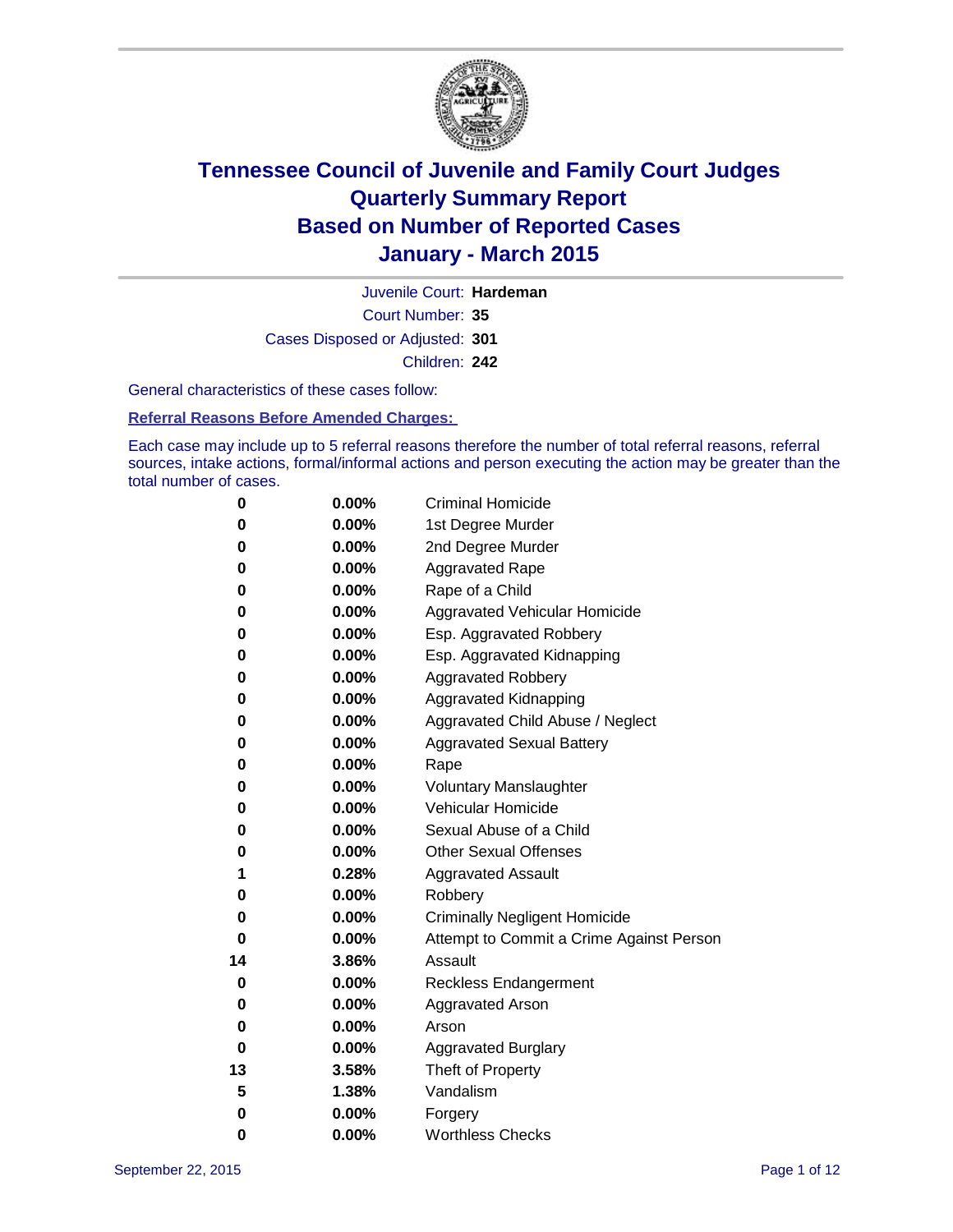

Court Number: **35** Juvenile Court: **Hardeman** Cases Disposed or Adjusted: **301** Children: **242**

#### **Referral Reasons Before Amended Charges:**

Each case may include up to 5 referral reasons therefore the number of total referral reasons, referral sources, intake actions, formal/informal actions and person executing the action may be greater than the total number of cases.

| 1        | 0.28% | Illegal Possession / Fraudulent Use of Credit / Debit Cards |
|----------|-------|-------------------------------------------------------------|
| 5        | 1.38% | <b>Burglary</b>                                             |
| 0        | 0.00% | Unauthorized Use of a Vehicle                               |
| 0        | 0.00% | <b>Cruelty to Animals</b>                                   |
| 0        | 0.00% | Sale of Controlled Substances                               |
| 1        | 0.28% | <b>Other Drug Offenses</b>                                  |
| 3        | 0.83% | Possession of Controlled Substances                         |
| 0        | 0.00% | <b>Criminal Attempt</b>                                     |
| 1        | 0.28% | Carrying Weapons on School Property                         |
| 0        | 0.00% | Unlawful Carrying / Possession of a Weapon                  |
| 0        | 0.00% | <b>Evading Arrest</b>                                       |
| 0        | 0.00% | Escape                                                      |
| 0        | 0.00% | Driving Under Influence (DUI)                               |
| 4        | 1.10% | Possession / Consumption of Alcohol                         |
| 0        | 0.00% | Resisting Stop, Frisk, Halt, Arrest or Search               |
| 0        | 0.00% | <b>Aggravated Criminal Trespass</b>                         |
| 0        | 0.00% | Harassment                                                  |
| 0        | 0.00% | Failure to Appear                                           |
| 1        | 0.28% | Filing a False Police Report                                |
| 0        | 0.00% | Criminal Impersonation                                      |
| 27       | 7.44% | <b>Disorderly Conduct</b>                                   |
| 0        | 0.00% | <b>Criminal Trespass</b>                                    |
| 0        | 0.00% | <b>Public Intoxication</b>                                  |
| $\bf{0}$ | 0.00% | Gambling                                                    |
| 31       | 8.54% | <b>Traffic</b>                                              |
| 0        | 0.00% | <b>Local Ordinances</b>                                     |
| 0        | 0.00% | Violation of Wildlife Regulations                           |
| 0        | 0.00% | Contempt of Court                                           |
| 9        | 2.48% | Violation of Probation                                      |
| 0        | 0.00% | Violation of Aftercare                                      |
| 0        | 0.00% | <b>Unruly Behavior</b>                                      |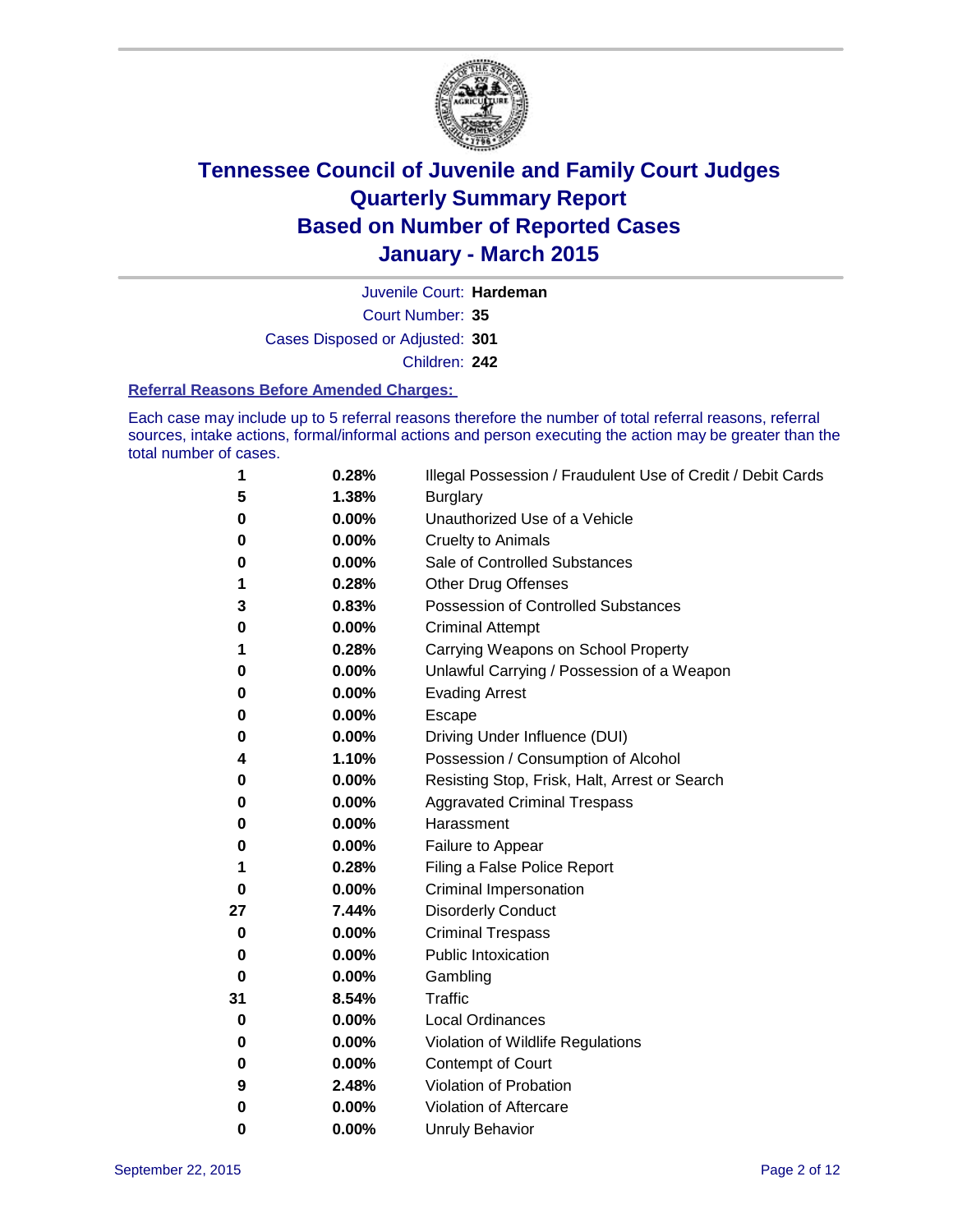

Court Number: **35** Juvenile Court: **Hardeman** Cases Disposed or Adjusted: **301** Children: **242**

#### **Referral Reasons Before Amended Charges:**

Each case may include up to 5 referral reasons therefore the number of total referral reasons, referral sources, intake actions, formal/informal actions and person executing the action may be greater than the total number of cases.

| $\mathbf{2}$ | 0.55%    | Truancy                               |
|--------------|----------|---------------------------------------|
| 0            | 0.00%    | In-State Runaway                      |
| 0            | $0.00\%$ | Out-of-State Runaway                  |
| 0            | 0.00%    | Possession of Tobacco Products        |
| 0            | 0.00%    | Violation of a Valid Court Order      |
| 5            | 1.38%    | Violation of Curfew                   |
| 0            | 0.00%    | <b>Sexually Abused Child</b>          |
| 0            | 0.00%    | <b>Physically Abused Child</b>        |
| 0            | 0.00%    | Dependency / Neglect                  |
| 0            | 0.00%    | <b>Termination of Parental Rights</b> |
| 0            | 0.00%    | Violation of Pretrial Diversion       |
| 0            | 0.00%    | Violation of Informal Adjustment      |
| 76           | 20.94%   | <b>Judicial Review</b>                |
| 0            | 0.00%    | <b>Administrative Review</b>          |
| 0            | 0.00%    | <b>Foster Care Review</b>             |
| 0            | 0.00%    | Custody                               |
| 0            | 0.00%    | Visitation                            |
| 14           | 3.86%    | Paternity / Legitimation              |
| 149          | 41.05%   | <b>Child Support</b>                  |
| 0            | 0.00%    | <b>Request for Medical Treatment</b>  |
| 0            | 0.00%    | <b>Consent to Marry</b>               |
| 1            | 0.28%    | Other                                 |
| 363          | 100.00%  | <b>Total Referrals</b>                |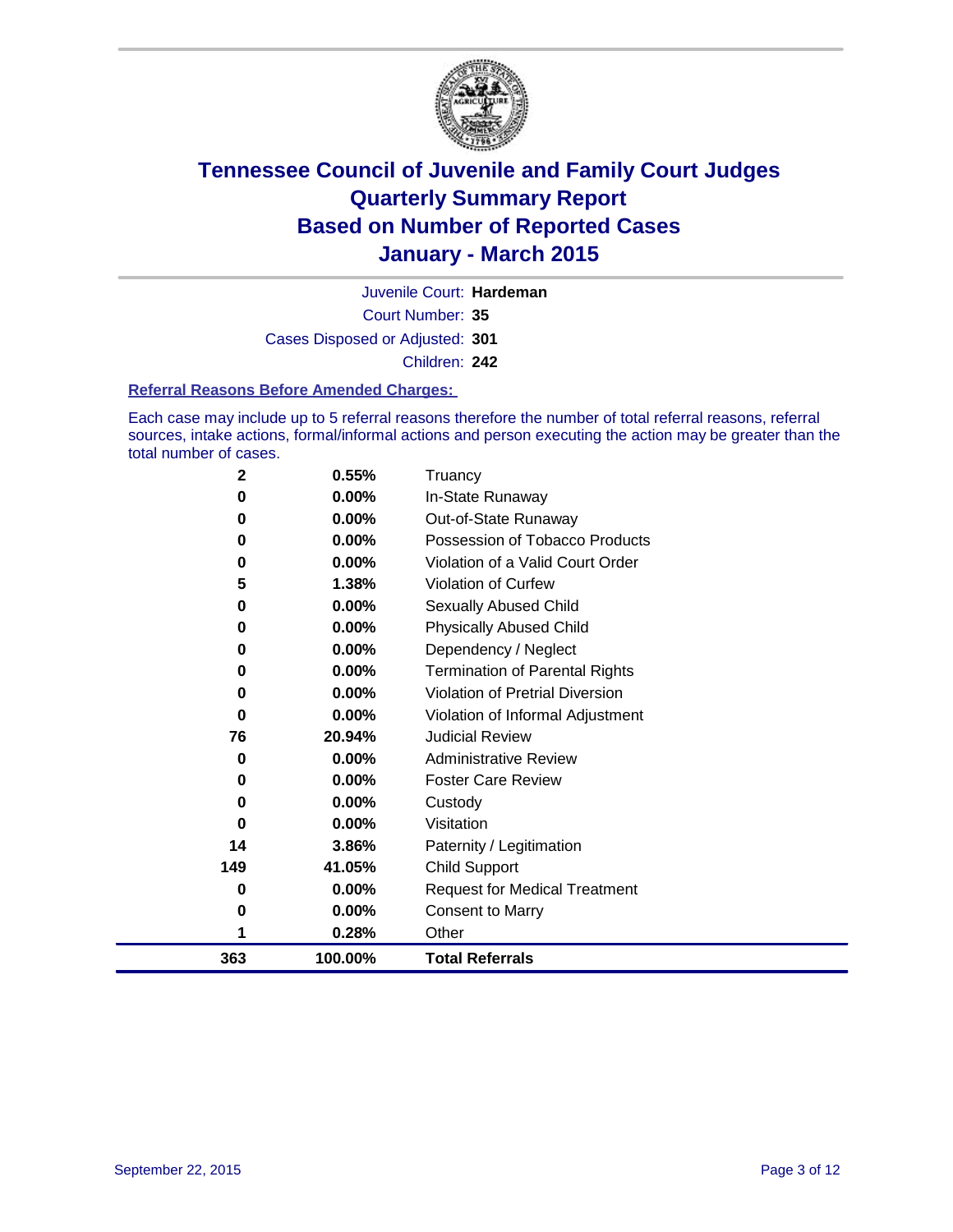

| Juvenile Court: Hardeman        |  |
|---------------------------------|--|
| Court Number: 35                |  |
| Cases Disposed or Adjusted: 301 |  |
| Children: 242                   |  |

### **Referral Sources: 1**

| 363          | 100.00%  | <b>Total Referral Sources</b>     |
|--------------|----------|-----------------------------------|
| 0            | $0.00\%$ | Other                             |
| 0            | $0.00\%$ | Unknown                           |
| 0            | $0.00\%$ | Hospital                          |
| 0            | $0.00\%$ | Child & Parent                    |
| 0            | $0.00\%$ | Victim                            |
| 7            | 1.93%    | <b>Other Court</b>                |
| 0            | $0.00\%$ | Social Agency                     |
| 61           | 16.80%   | <b>Court Staff</b>                |
| 108          | 29.75%   | <b>District Attorney's Office</b> |
| 0            | $0.00\%$ | <b>Other State Department</b>     |
| 78           | 21.49%   | <b>DCS</b>                        |
| 0            | $0.00\%$ | <b>CSA</b>                        |
| $\mathbf{2}$ | 0.55%    | School                            |
| 0            | $0.00\%$ | Self                              |
| 0            | $0.00\%$ | Relatives                         |
| 4            | 1.10%    | Parents                           |
| 103          | 28.37%   | Law Enforcement                   |

### **Age of Child at Referral: 2**

| 242 | 100.00%  | <b>Total Child Count</b> |  |
|-----|----------|--------------------------|--|
| 0   | $0.00\%$ | Unknown                  |  |
| 3   | 1.24%    | Ages 19 and Over         |  |
| 32  | 13.22%   | Ages 17 through 18       |  |
| 42  | 17.36%   | Ages 15 through 16       |  |
| 26  | 10.74%   | Ages 13 through 14       |  |
| 10  | 4.13%    | Ages 11 through 12       |  |
| 129 | 53.31%   | Ages 10 and Under        |  |

<sup>1</sup> If different than number of Referral Reasons (363), verify accuracy of your court's data.

One child could be counted in multiple categories, verify accuracy of your court's data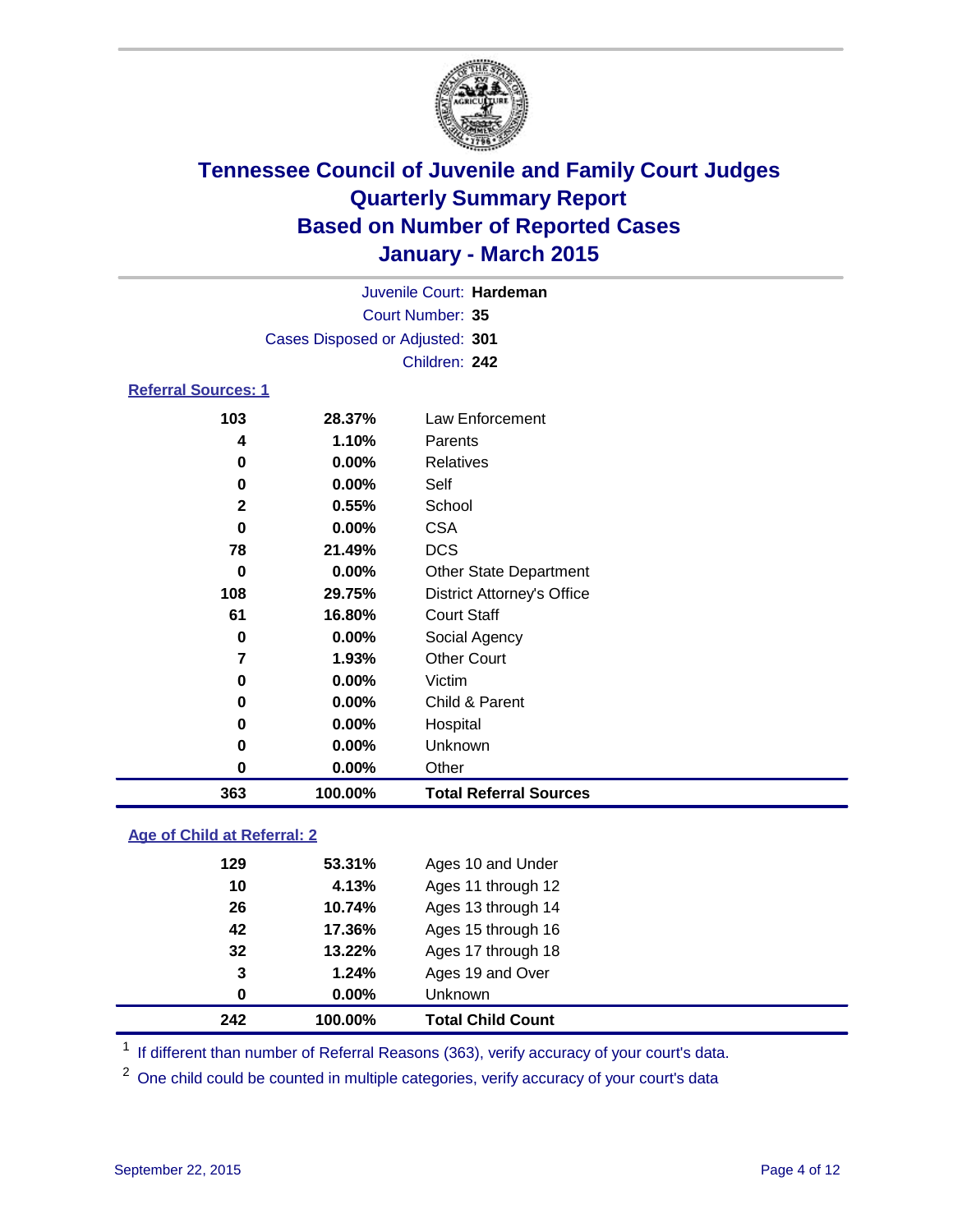

|                           |                                         | Juvenile Court: Hardeman |  |  |  |
|---------------------------|-----------------------------------------|--------------------------|--|--|--|
|                           |                                         | Court Number: 35         |  |  |  |
|                           | Cases Disposed or Adjusted: 301         |                          |  |  |  |
|                           |                                         | Children: 242            |  |  |  |
| <b>Sex of Child: 1</b>    |                                         |                          |  |  |  |
| 97                        | 40.08%                                  | Male                     |  |  |  |
| 73                        | 30.17%                                  | Female                   |  |  |  |
| 72                        | 29.75%                                  | Unknown                  |  |  |  |
| 242                       | 100.00%                                 | <b>Total Child Count</b> |  |  |  |
| Race of Child: 1          |                                         |                          |  |  |  |
| 44                        | 18.18%                                  | White                    |  |  |  |
| 108                       | 44.63%                                  | African American         |  |  |  |
| 0                         | 0.00%                                   | Native American          |  |  |  |
| 0                         | 0.00%                                   | Asian                    |  |  |  |
| 5                         | 2.07%                                   | Mixed                    |  |  |  |
| 85                        | 35.12%                                  | Unknown                  |  |  |  |
| 242                       | 100.00%                                 | <b>Total Child Count</b> |  |  |  |
| <b>Hispanic Origin: 1</b> |                                         |                          |  |  |  |
|                           |                                         |                          |  |  |  |
| $\overline{\mathbf{4}}$   | 1.65%                                   | Yes                      |  |  |  |
| 158                       | 65.29%                                  | <b>No</b>                |  |  |  |
| 80                        | 33.06%                                  | Unknown                  |  |  |  |
| 242                       | 100.00%                                 | <b>Total Child Count</b> |  |  |  |
|                           | <b>School Enrollment of Children: 1</b> |                          |  |  |  |
| 173                       | 71.49%                                  | Yes                      |  |  |  |
| 65                        | 26.86%                                  | No                       |  |  |  |
| 4                         | 1.65%                                   | Unknown                  |  |  |  |
| 242                       | 100.00%                                 | <b>Total Child Count</b> |  |  |  |

One child could be counted in multiple categories, verify accuracy of your court's data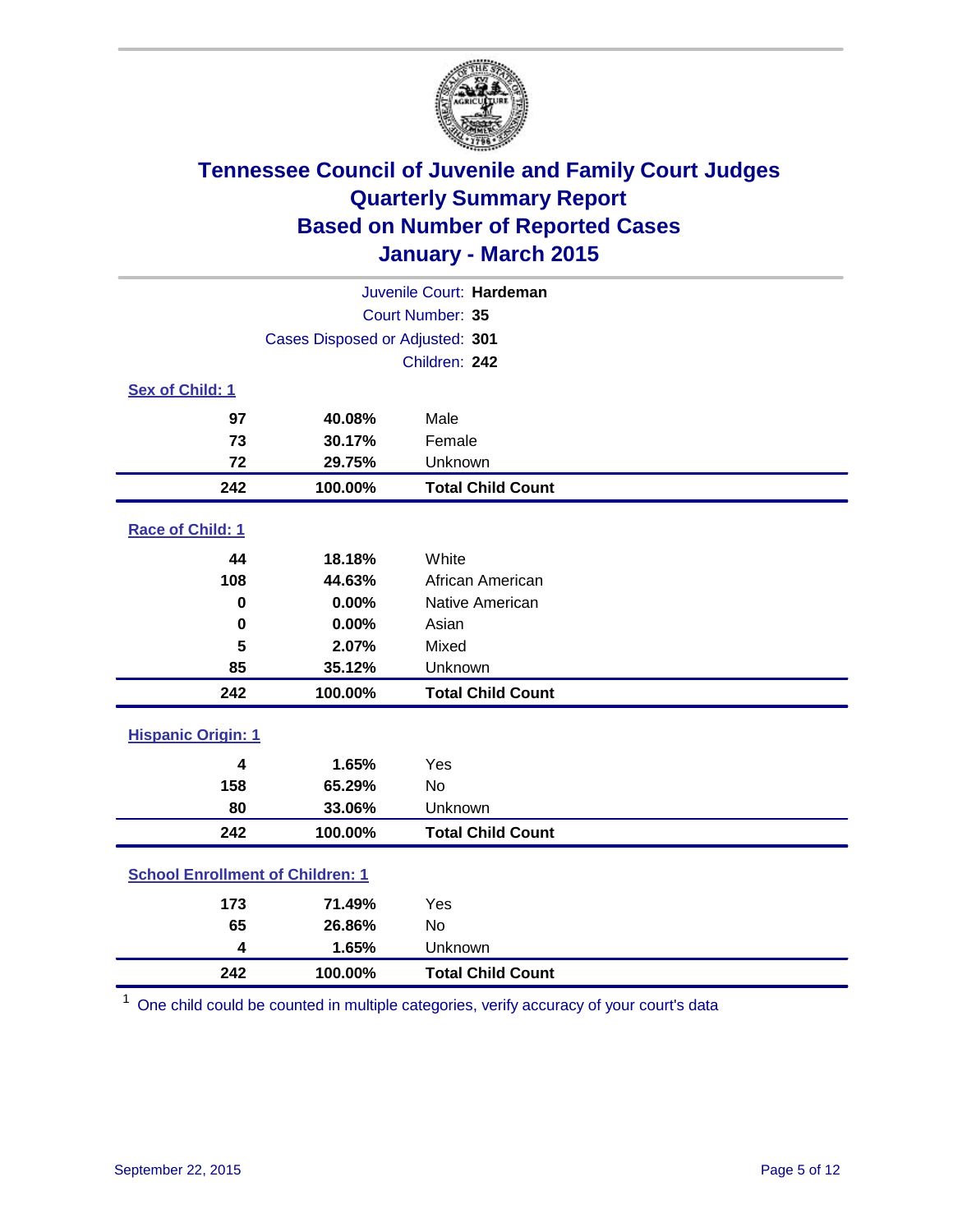

Court Number: **35** Juvenile Court: **Hardeman** Cases Disposed or Adjusted: **301** Children: **242**

### **Living Arrangement of Child at Time of Referral: 1**

| 11           | 4.55%    | With Both Biological Parents |
|--------------|----------|------------------------------|
| 1            | 0.41%    | With Father and Stepmother   |
| 0            | $0.00\%$ | With Mother and Stepfather   |
| 147          | 60.74%   | With Mother                  |
| 11           | 4.55%    | With Father                  |
| 36           | 14.88%   | <b>With Relatives</b>        |
| 0            | 0.00%    | With Adoptive Parents        |
| 12           | 4.96%    | With Foster Family           |
| $\mathbf{2}$ | 0.83%    | In a Group Home              |
| 0            | $0.00\%$ | In a Residential Center      |
| 0            | $0.00\%$ | In an Institution            |
| 0            | $0.00\%$ | Independent                  |
| 21           | 8.68%    | Unknown                      |
| 1            | 0.41%    | Other                        |
| 242          | 100.00%  | <b>Total Child Count</b>     |

### **Type of Detention: 2**

| 0<br>0<br>0<br>0<br>0<br>0<br>0<br>301<br>0 | $0.00\%$<br>$0.00\%$<br>$0.00\%$<br>0.00%<br>$0.00\%$<br>$0.00\%$<br>$0.00\%$<br>100.00%<br>$0.00\%$ | Non-Secure Placement<br>Juvenile Detention Facility<br>Jail - Complete Separation<br>Jail - Partial Separation<br>Jail - No Separation<br><b>Psychiatric Hospital</b><br><b>Unknown</b><br>Does Not Apply<br>Other |  |
|---------------------------------------------|------------------------------------------------------------------------------------------------------|--------------------------------------------------------------------------------------------------------------------------------------------------------------------------------------------------------------------|--|
| 301                                         | 100.00%                                                                                              | <b>Total Detention Count</b>                                                                                                                                                                                       |  |
|                                             |                                                                                                      |                                                                                                                                                                                                                    |  |

<sup>1</sup> One child could be counted in multiple categories, verify accuracy of your court's data

If different than number of Cases (301) verify accuracy of your court's data.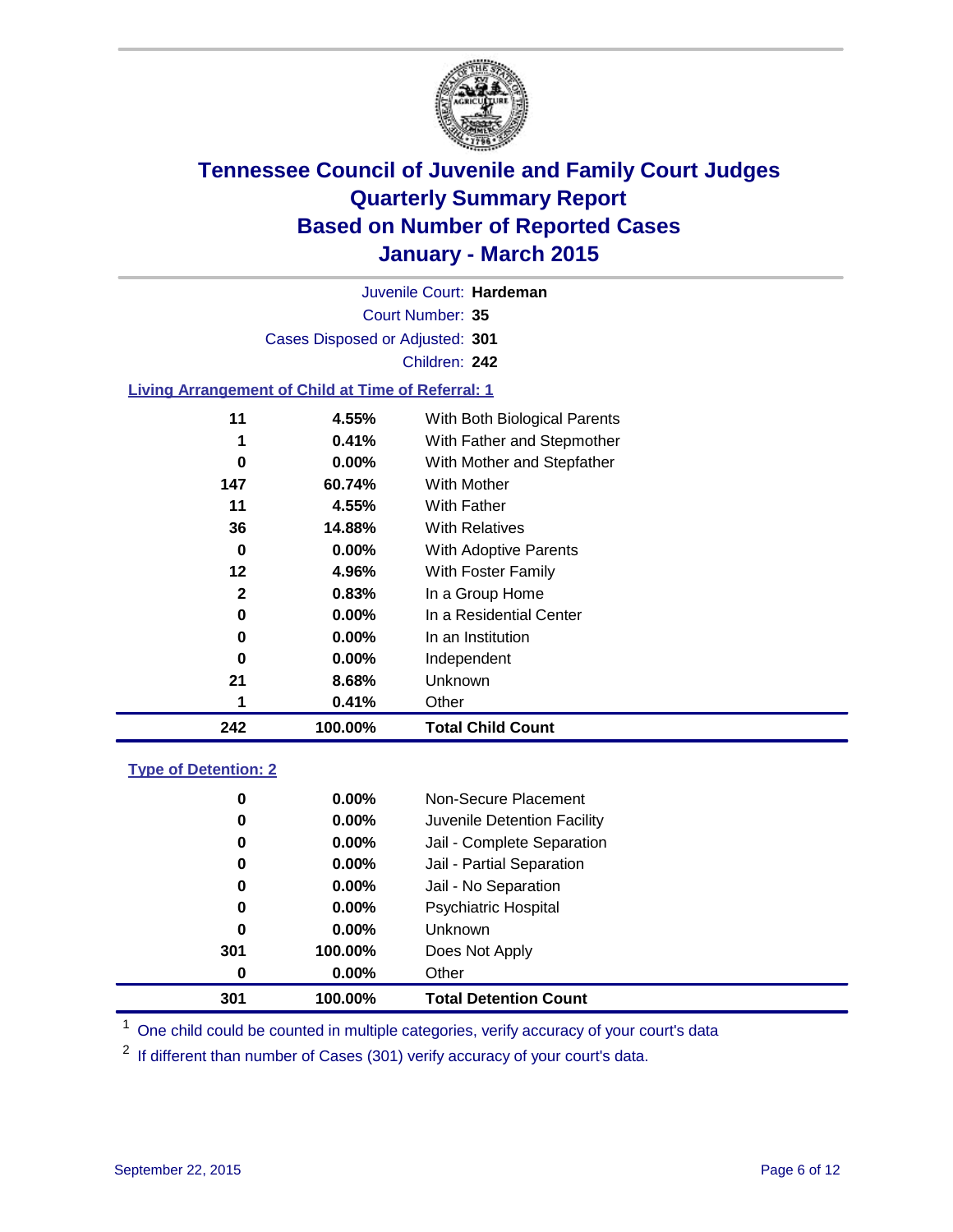

|                                                    | Juvenile Court: Hardeman        |                                      |  |  |  |  |  |  |
|----------------------------------------------------|---------------------------------|--------------------------------------|--|--|--|--|--|--|
|                                                    | Court Number: 35                |                                      |  |  |  |  |  |  |
|                                                    | Cases Disposed or Adjusted: 301 |                                      |  |  |  |  |  |  |
|                                                    |                                 | Children: 242                        |  |  |  |  |  |  |
| <b>Placement After Secure Detention Hearing: 1</b> |                                 |                                      |  |  |  |  |  |  |
| $\bf{0}$                                           | $0.00\%$                        | Returned to Prior Living Arrangement |  |  |  |  |  |  |
| 0                                                  | $0.00\%$                        | Juvenile Detention Facility          |  |  |  |  |  |  |
| 0                                                  | 0.00%                           | Jail                                 |  |  |  |  |  |  |
| $\bf{0}$                                           | $0.00\%$                        | Shelter / Group Home                 |  |  |  |  |  |  |
| 0                                                  | $0.00\%$                        | Foster Family Home                   |  |  |  |  |  |  |
| 0                                                  | 0.00%                           | Psychiatric Hospital                 |  |  |  |  |  |  |
| 0                                                  | 0.00%                           | Unknown                              |  |  |  |  |  |  |
| 301                                                | 100.00%                         | Does Not Apply                       |  |  |  |  |  |  |
| 0                                                  | $0.00\%$<br>Other               |                                      |  |  |  |  |  |  |
| 301                                                | 100.00%                         | <b>Total Placement Count</b>         |  |  |  |  |  |  |
| <b>Intake Actions: 2</b>                           |                                 |                                      |  |  |  |  |  |  |
| 202                                                | 55.65%                          | <b>Petition Filed</b>                |  |  |  |  |  |  |
| 77                                                 | 21.21%                          | <b>Motion Filed</b>                  |  |  |  |  |  |  |
| 25                                                 | 6.89%                           | <b>Citation Processed</b>            |  |  |  |  |  |  |
| $\bf{0}$                                           | 0.00%                           | Notification of Paternity Processed  |  |  |  |  |  |  |
| $\bf{0}$                                           | 0.00%                           | Scheduling of Judicial Review        |  |  |  |  |  |  |
| 0                                                  | $0.00\%$                        | Scheduling of Administrative Review  |  |  |  |  |  |  |
| 0                                                  | 0.00%                           | Scheduling of Foster Care Review     |  |  |  |  |  |  |
| 0                                                  | 0.00%                           | Unknown                              |  |  |  |  |  |  |
| 0                                                  | 0.00%                           | Does Not Apply                       |  |  |  |  |  |  |
| 59                                                 | 16.25%                          | Other                                |  |  |  |  |  |  |

<sup>1</sup> If different than number of Cases (301) verify accuracy of your court's data.

**100.00% Total Intake Count**

<sup>2</sup> If different than number of Referral Reasons (363), verify accuracy of your court's data.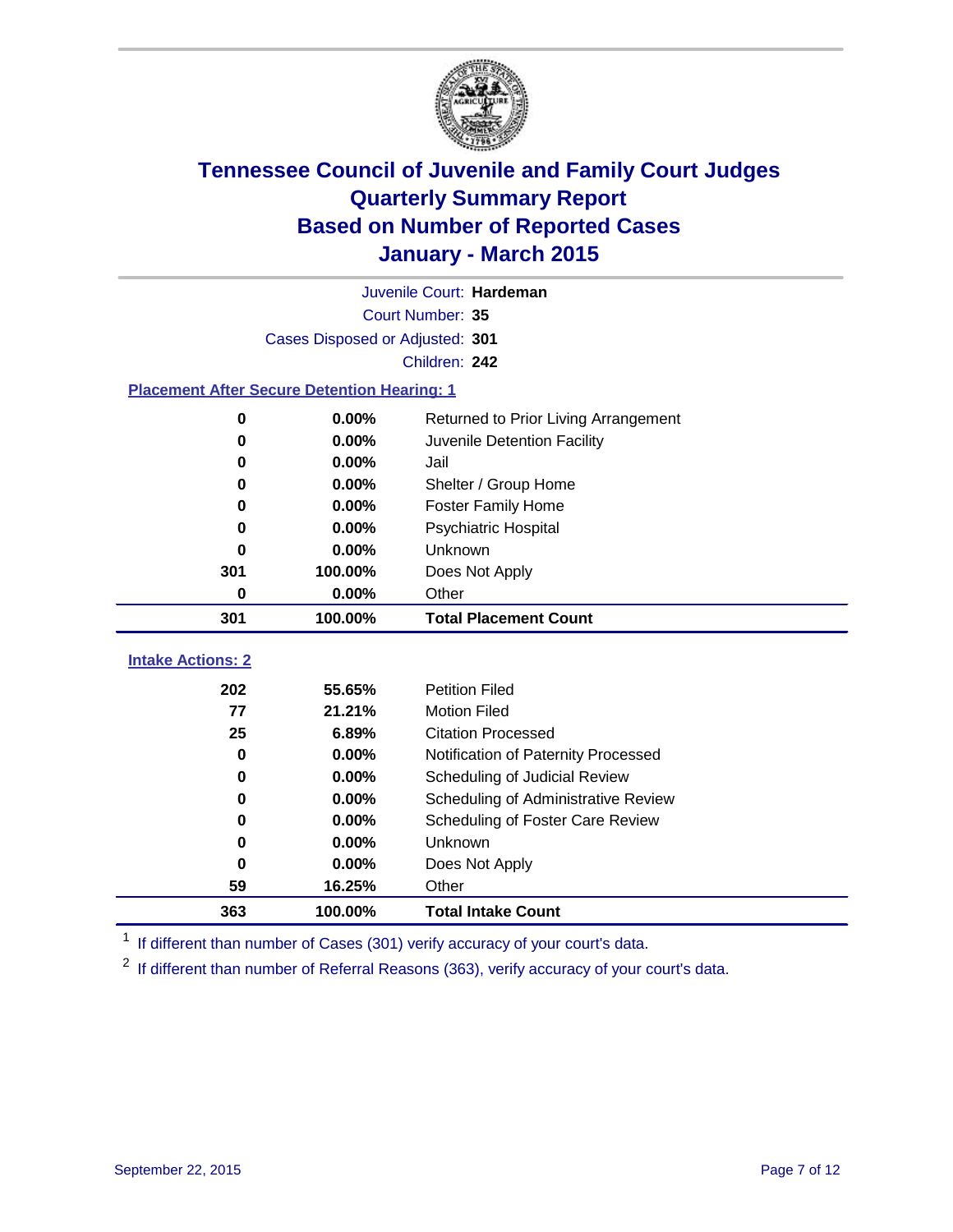

Court Number: **35** Juvenile Court: **Hardeman** Cases Disposed or Adjusted: **301** Children: **242**

### **Last Grade Completed by Child: 1**

| 64          | 26.45%  | Too Young for School     |
|-------------|---------|--------------------------|
| 0           | 0.00%   | Preschool                |
| 0           | 0.00%   | Kindergarten             |
| 0           | 0.00%   | 1st Grade                |
| 0           | 0.00%   | 1st Grade                |
| 0           | 0.00%   | 2nd Grade                |
| $\mathbf 0$ | 0.00%   | 2nd Grade                |
| 0           | 0.00%   | 3rd Grade                |
| 0           | 0.00%   | 3rd Grade                |
| 0           | 0.00%   | 4th Grade                |
| 0           | 0.00%   | 4th Grade                |
| 1           | 0.41%   | 5th Grade                |
| 0           | 0.00%   | 5th Grade                |
| 3           | 1.24%   | 6th Grade                |
| 0           | 0.00%   | 6th Grade                |
| 3           | 1.24%   | 7th Grade                |
| 0           | 0.00%   | 7th Grade                |
| 14          | 5.79%   | 8th Grade                |
| $\bf{0}$    | 0.00%   | 8th Grade                |
| 19          | 7.85%   | 9th Grade                |
| $\mathbf 0$ | 0.00%   | 9th Grade                |
| 18          | 7.44%   | 10th Grade               |
| 8           | 3.31%   | 11th Grade               |
| 0           | 0.00%   | 12th Grade               |
| 0           | 0.00%   | Non-Graded Special Ed    |
| 0           | 0.00%   | <b>GED</b>               |
| 0           | 0.00%   | Graduated                |
| 0           | 0.00%   | Never Attended School    |
| 112         | 46.28%  | Unknown                  |
| 0           | 0.00%   | Other                    |
| 242         | 100.00% | <b>Total Child Count</b> |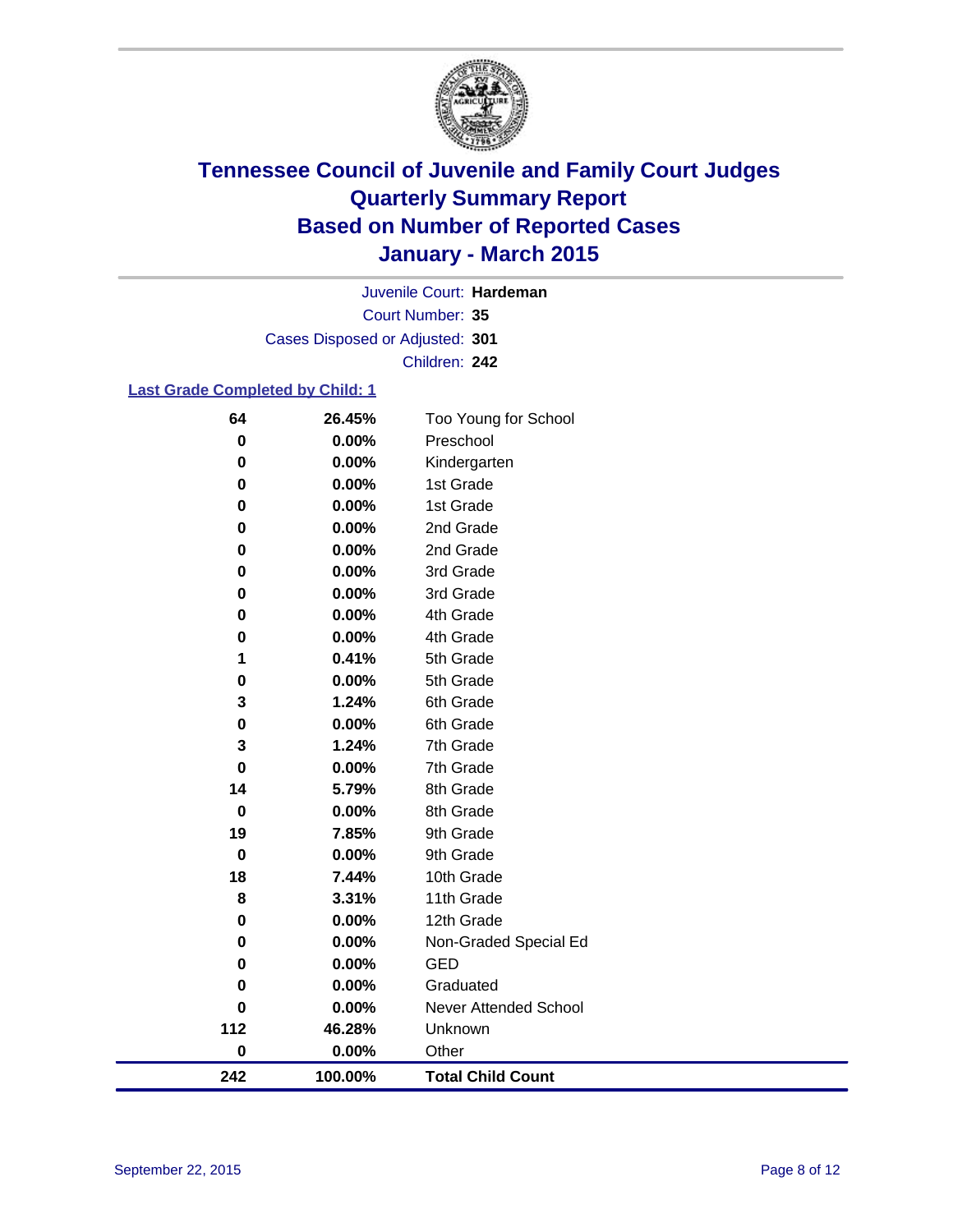

|                                         |                                 |                  | Juvenile Court: Hardeman |  |  |  |
|-----------------------------------------|---------------------------------|------------------|--------------------------|--|--|--|
|                                         |                                 | Court Number: 35 |                          |  |  |  |
|                                         | Cases Disposed or Adjusted: 301 |                  |                          |  |  |  |
|                                         |                                 | Children: 242    |                          |  |  |  |
| <b>Enrolled in Special Education: 1</b> |                                 |                  |                          |  |  |  |
| 8                                       | 3.31%                           | Yes              |                          |  |  |  |
| 124                                     | 51.24%                          | No               |                          |  |  |  |
| 110                                     | 45.45%                          | Unknown          |                          |  |  |  |
| 242                                     | 100.00%                         |                  | <b>Total Child Count</b> |  |  |  |
| $\overline{A}$                          |                                 |                  |                          |  |  |  |

<sup>1</sup> One child could be counted in multiple categories, verify accuracy of your court's data

| 363<br>0 | 100.00%<br>0.00% | Judge<br>Magistrate       |
|----------|------------------|---------------------------|
| 0        | $0.00\%$         | <b>YSO</b>                |
| 0        | $0.00\%$         | Other                     |
| 0        | $0.00\%$         | Unknown                   |
| 363      | 100.00%          | <b>Total Action Count</b> |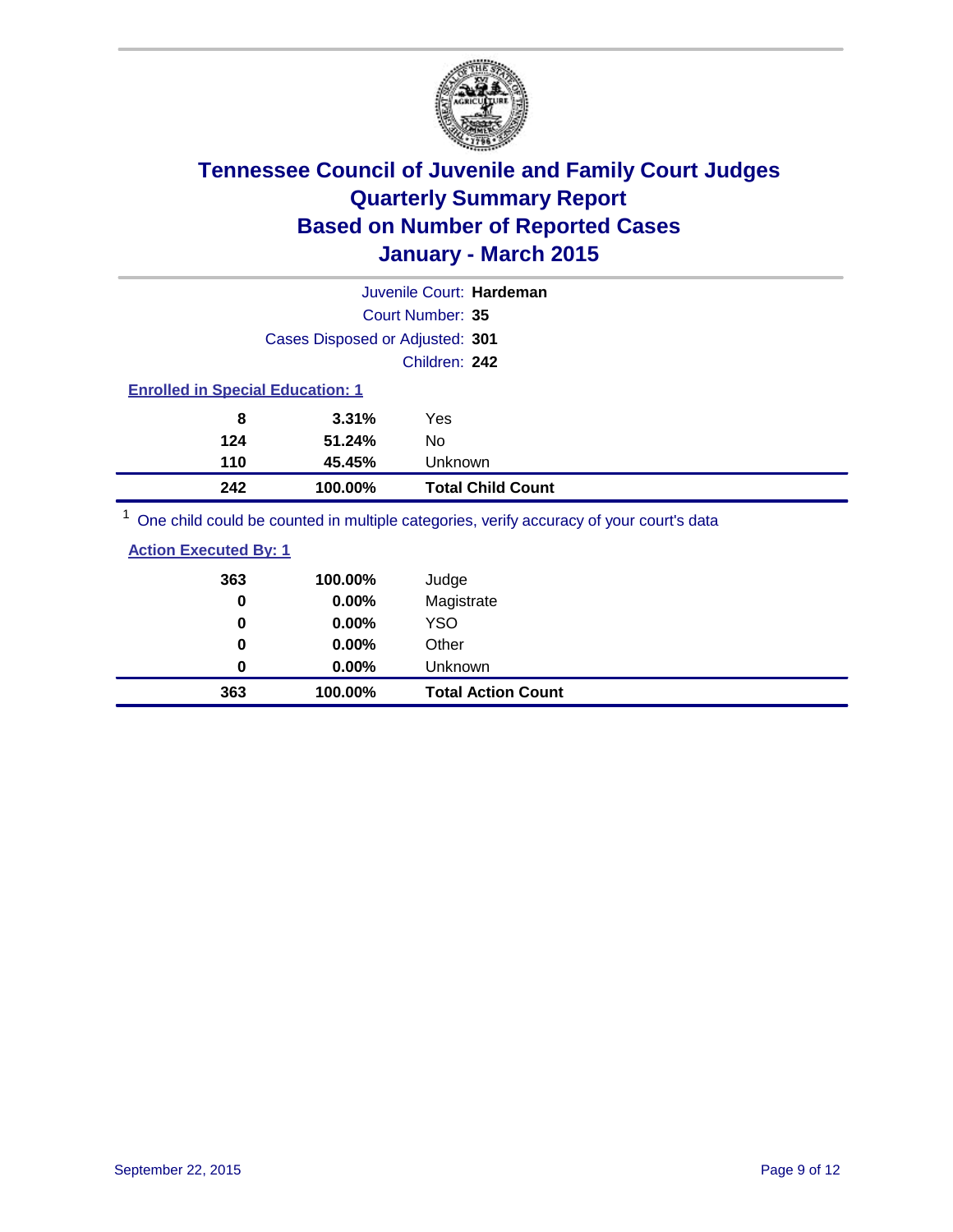

Court Number: **35** Juvenile Court: **Hardeman** Cases Disposed or Adjusted: **301** Children: **242**

### **Formal / Informal Actions: 1**

| 28  | 7.71%    | Dismissed                                        |
|-----|----------|--------------------------------------------------|
| 0   | $0.00\%$ | Retired / Nolle Prosequi                         |
| 71  | 19.56%   | <b>Complaint Substantiated Delinquent</b>        |
| 25  | 6.89%    | <b>Complaint Substantiated Status Offender</b>   |
| 0   | $0.00\%$ | <b>Complaint Substantiated Dependent/Neglect</b> |
| 0   | $0.00\%$ | <b>Complaint Substantiated Abused</b>            |
| 0   | $0.00\%$ | <b>Complaint Substantiated Mentally III</b>      |
| 0   | $0.00\%$ | Informal Adjustment                              |
| 0   | $0.00\%$ | <b>Pretrial Diversion</b>                        |
| 0   | $0.00\%$ | <b>Transfer to Adult Court Hearing</b>           |
| 0   | $0.00\%$ | Charges Cleared by Transfer to Adult Court       |
| 110 | 30.30%   | <b>Special Proceeding</b>                        |
| 0   | $0.00\%$ | <b>Review Concluded</b>                          |
| 129 | 35.54%   | Case Held Open                                   |
| 0   | $0.00\%$ | Other                                            |
| 0   | $0.00\%$ | Unknown                                          |
| 363 | 100.00%  | <b>Total Action Count</b>                        |

<sup>1</sup> If different than number of Referral Reasons (363), verify accuracy of your court's data.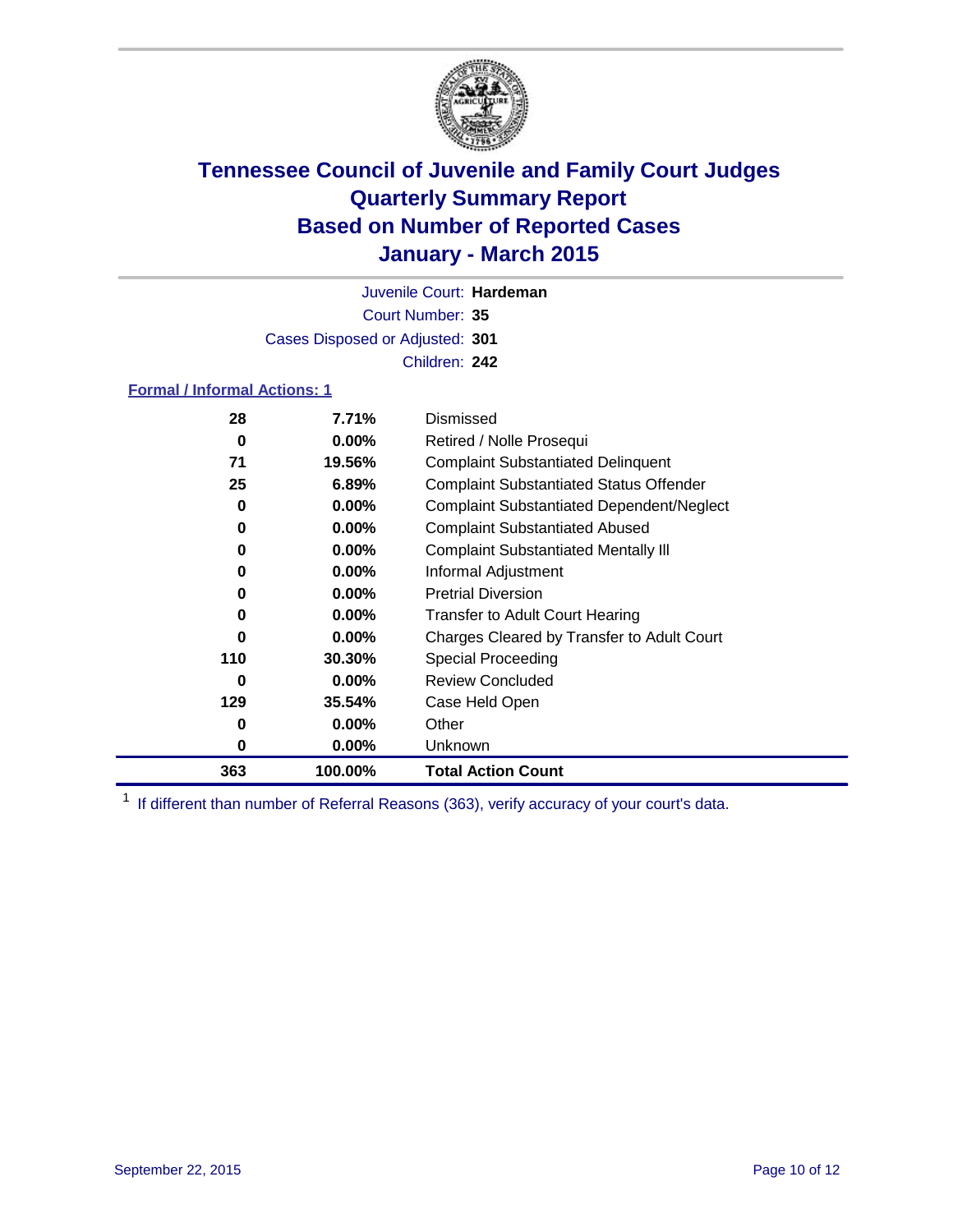

|                       |                                 | Juvenile Court: Hardeman                              |
|-----------------------|---------------------------------|-------------------------------------------------------|
|                       |                                 | Court Number: 35                                      |
|                       | Cases Disposed or Adjusted: 301 |                                                       |
|                       |                                 | Children: 242                                         |
| <b>Case Outcomes:</b> |                                 | There can be multiple outcomes for one child or case. |
| 11                    | 2.85%                           | <b>Case Dismissed</b>                                 |
| 0                     | 0.00%                           | Case Retired or Nolle Prosequi                        |
| 0                     | 0.00%                           | Warned / Counseled                                    |
| 0                     | 0.00%                           | Held Open For Review                                  |
| 10                    | 2.59%                           | Supervision / Probation to Juvenile Court             |
| 10                    | 2.59%                           | <b>Probation to Parents</b>                           |
| 0                     | 0.00%                           | Referral to Another Entity for Supervision / Service  |
| 1                     | 0.26%                           | Referred for Mental Health Counseling                 |
| 0                     | 0.00%                           | Referred for Alcohol and Drug Counseling              |
| 6                     | 1.55%                           | Referred to Alternative School                        |
| 0                     | 0.00%                           | Referred to Private Child Agency                      |
| 2                     | 0.52%                           | Referred to Defensive Driving School                  |
| 0                     | 0.00%                           | Referred to Alcohol Safety School                     |
| 0                     | 0.00%                           | Referred to Juvenile Court Education-Based Program    |
| 6                     | 1.55%                           | Driver's License Held Informally                      |
| 0                     | 0.00%                           | <b>Voluntary Placement with DMHMR</b>                 |
| 0                     | 0.00%                           | <b>Private Mental Health Placement</b>                |
| 0                     | 0.00%                           | Private MR Placement                                  |
| 0                     | 0.00%                           | Placement with City/County Agency/Facility            |
| 0                     | 0.00%                           | Placement with Relative / Other Individual            |
| 3                     | 0.78%                           | Fine                                                  |
| 13                    | 3.37%                           | <b>Public Service</b>                                 |
| 1                     | 0.26%                           | Restitution                                           |
| 0                     | 0.00%                           | <b>Runaway Returned</b>                               |
| 0                     | 0.00%                           | No Contact Order                                      |
| 0                     | 0.00%                           | Injunction Other than No Contact Order                |
| o                     | 0.00%                           | <b>House Arrest</b>                                   |
| 15                    | 3.89%                           | <b>Court Defined Curfew</b>                           |
| 0                     | 0.00%                           | Dismissed from Informal Adjustment                    |
| 0                     | 0.00%                           | <b>Dismissed from Pretrial Diversion</b>              |
| 0                     | 0.00%                           | Released from Probation                               |
| 0                     | 0.00%                           | <b>Transferred to Adult Court</b>                     |
| 0                     | 0.00%                           | <b>DMHMR Involuntary Commitment</b>                   |
| 0                     | 0.00%                           | <b>DCS Commitment - Determinate</b>                   |